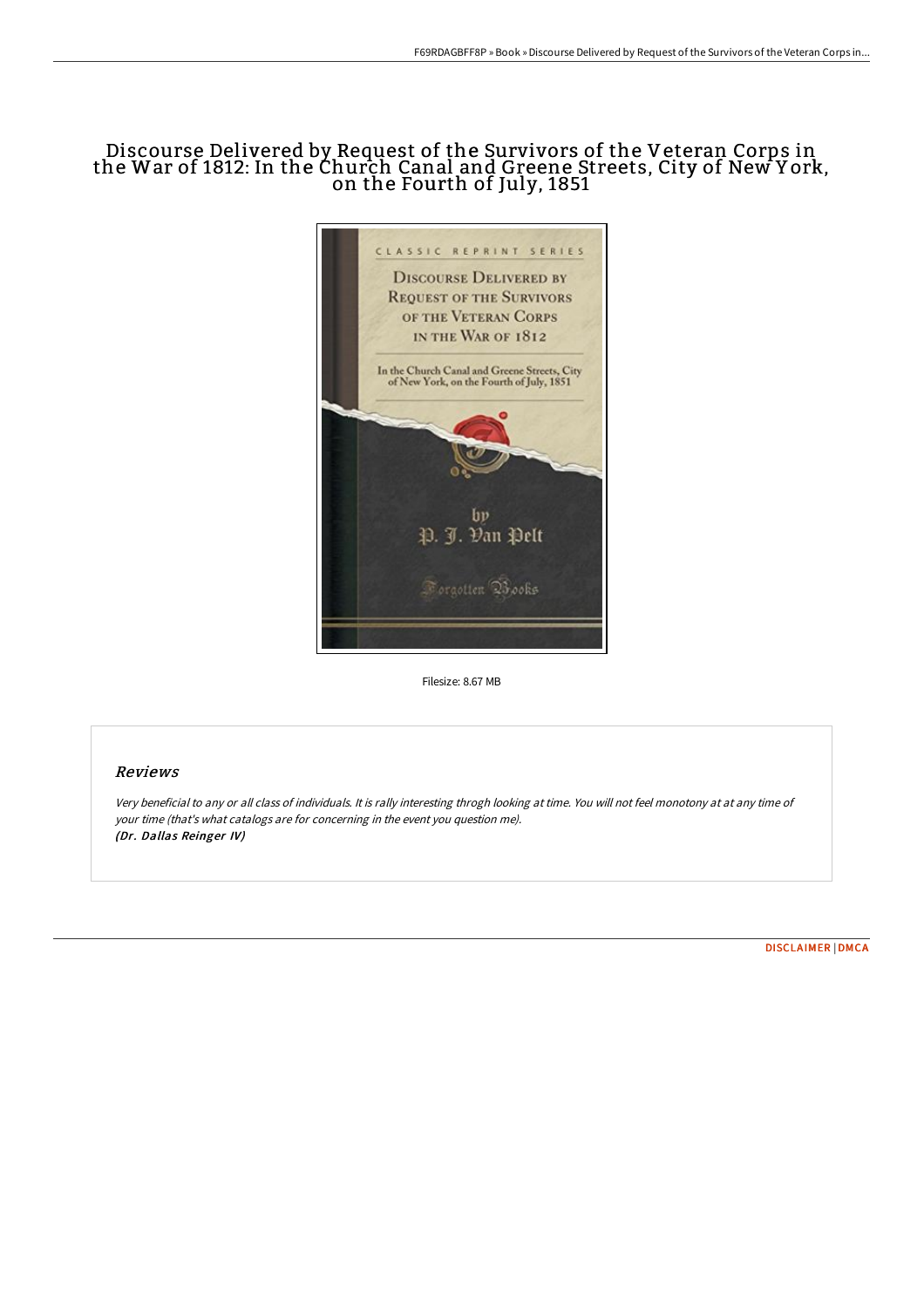## DISCOURSE DELIVERED BY REQUEST OF THE SURVIVORS OF THE VETERAN CORPS IN THE WAR OF 1812: IN THE CHURCH CANAL AND GREENE STREETS, CITY OF NEW YORK, ON THE FOURTH OF JULY, 1851



To save Discourse Delivered by Request of the Survivors of the Veteran Corps in the War of 1812: In the Church Canal and Greene Streets, City of New York, on the Fourth of July, 1851 PDF, make sure you follow the web link under and save the ebook or have access to additional information which might be related to DISCOURSE DELIVERED BY REQUEST OF THE SURVIVORS OF THE VETERAN CORPS IN THE WAR OF 1812: IN THE CHURCH CANAL AND GREENE STREETS, CITY OF NEW YORK, ON THE FOURTH OF JULY, 1851 book.

Forgotten Books, United States, 2015. Paperback. Book Condition: New. 229 x 152 mm. Language: English . Brand New Book \*\*\*\*\* Print on Demand \*\*\*\*\*.Excerpt from Discourse Delivered by Request of the Survivors of the Veteran Corps in the War of 1812: In the Church Canal and Greene Streets, City of New York, on the Fourth of July, 1851 The Corps will assemble on the Morning of the 4th day of July next at 8 o clock, A. M., precisely at the Superior Court Room, New City Hall, on Chambers Street, (Head Quarters for the day, ) to celebrate the Anniversary of our National Independence. All should provide themselves with the Cockade adopted by the Corps, and dress of dark Coats and white Pantaloons, as far as may be convenient. Those who wish to parade will be provided with Side Arms on that morning. At 9 o clock, a Banner, executed by a young lady, will be presented to the Corps for her by his Honor the Mayor, Ambrose C. Kingsland. Immediately after the Review, the procession will be formed at the Head Quarters of the day, and proceed to the Church, corner of Canal and Greene Streets, where the Declaration of Independence will be read by Gilbert S. Nexsen, Esq. a member of the Corps, and subsequently, an Oration will be delivered by the Rev. Doct. Peter J. Van Pelt, Chaplain of the Corps. The Committee of Arrangement for the Church, are William Raynor, Captain, J. P. Dieterich, and Captain A. W. Jones. The Committee on Refreshments at Head Quarters are Captain A. Dally, Jr., Lieut. H. E. Hoyt, and Lieut., Wm. H.Miller, who will Report particulars to the Commandant, and continue their duties until regularly discharged. The Treasurer will use all diligence in promoting the collection of dues, and...

Read Discourse [Delivered](http://techno-pub.tech/discourse-delivered-by-request-of-the-survivors-.html) by Request of the Survivors of the Veteran Corps in the War of 1812: In the Church Canal and Greene Streets, City of New York, on the Fourth of July, 1851 Online **D** [Download](http://techno-pub.tech/discourse-delivered-by-request-of-the-survivors-.html) PDF Discourse Delivered by Request of the Survivors of the Veteran Corps in the War of 1812: In the Church Canal and Greene Streets, City of New York, on the Fourth of July, 1851